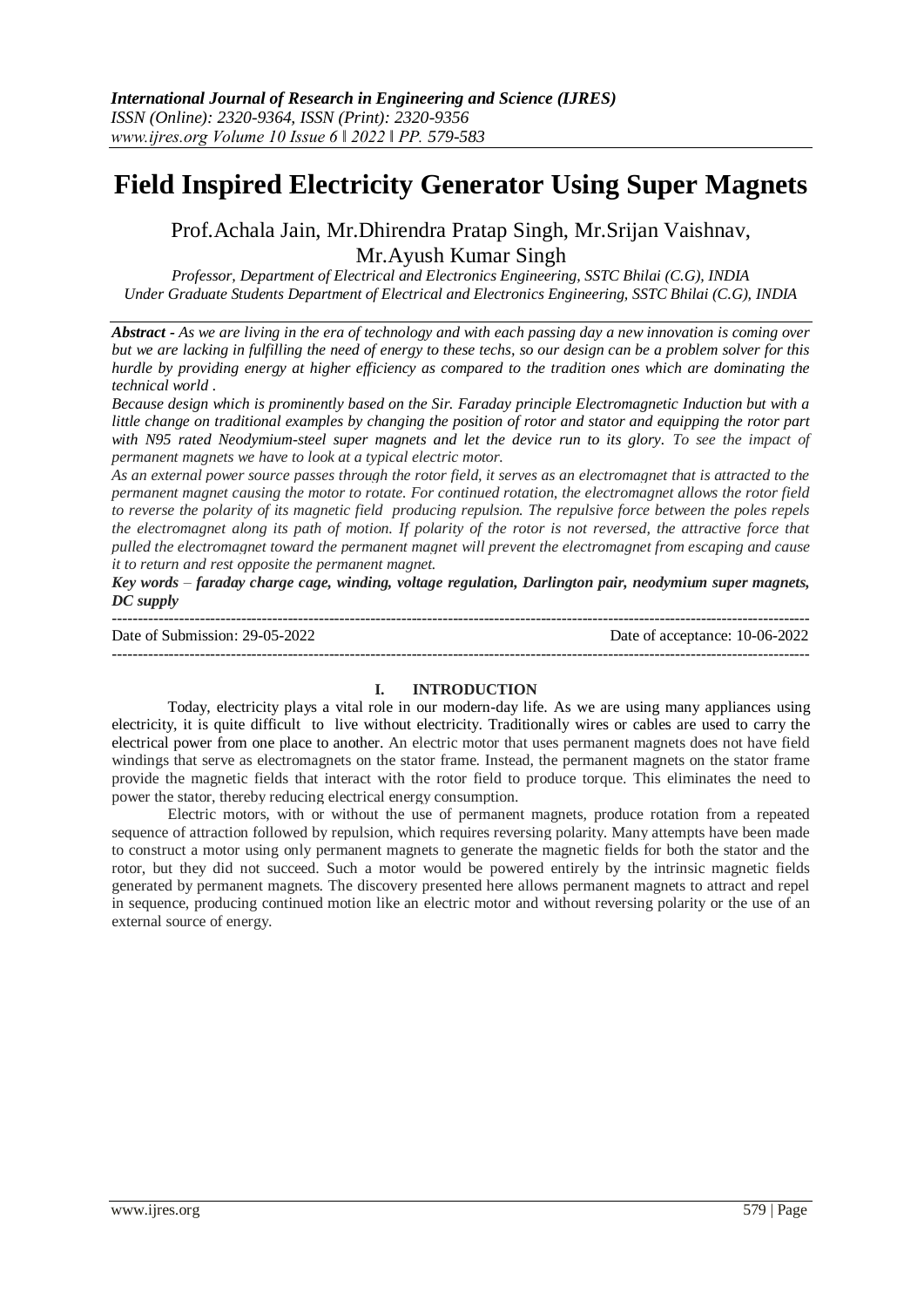



**Fig (i) – Main Motor working setup** 





### **2.1 Current regulation circuit** –

Faraday explained electromagnetic induction using a concept he called lines of force. create a magnetic field as the current passes through. This field can induce an electrical current in an adjacent coil of wire without actually touching it. Inductive charging uses an electromagnetic field to transfer energy between two objects. Energyis sent through a helical field line from the rotor to the stator to an electrical device, which can then use that energy to charge batteries or run the device.

Three major techniques for this" There is a great global interest in the development of these new super magnets, because of their use in future green-tech solutions."

This interest is also much stimulated by the fact that nanocomposite magnets can reduce the use of rare earth elements such as neodymium, which is in short supply and consequently prices are soaring.

The long-term goal for researchers and industry is to figure out if and how a strong permanent magnet can be made by combining nanoparticles of the right alloys using processing methods that enable mass production of powerful magnets with manageable production costs. Then we could really start to harness the power of super strong nanocomposite magnets in tomorrow's effective transport and energy solutions.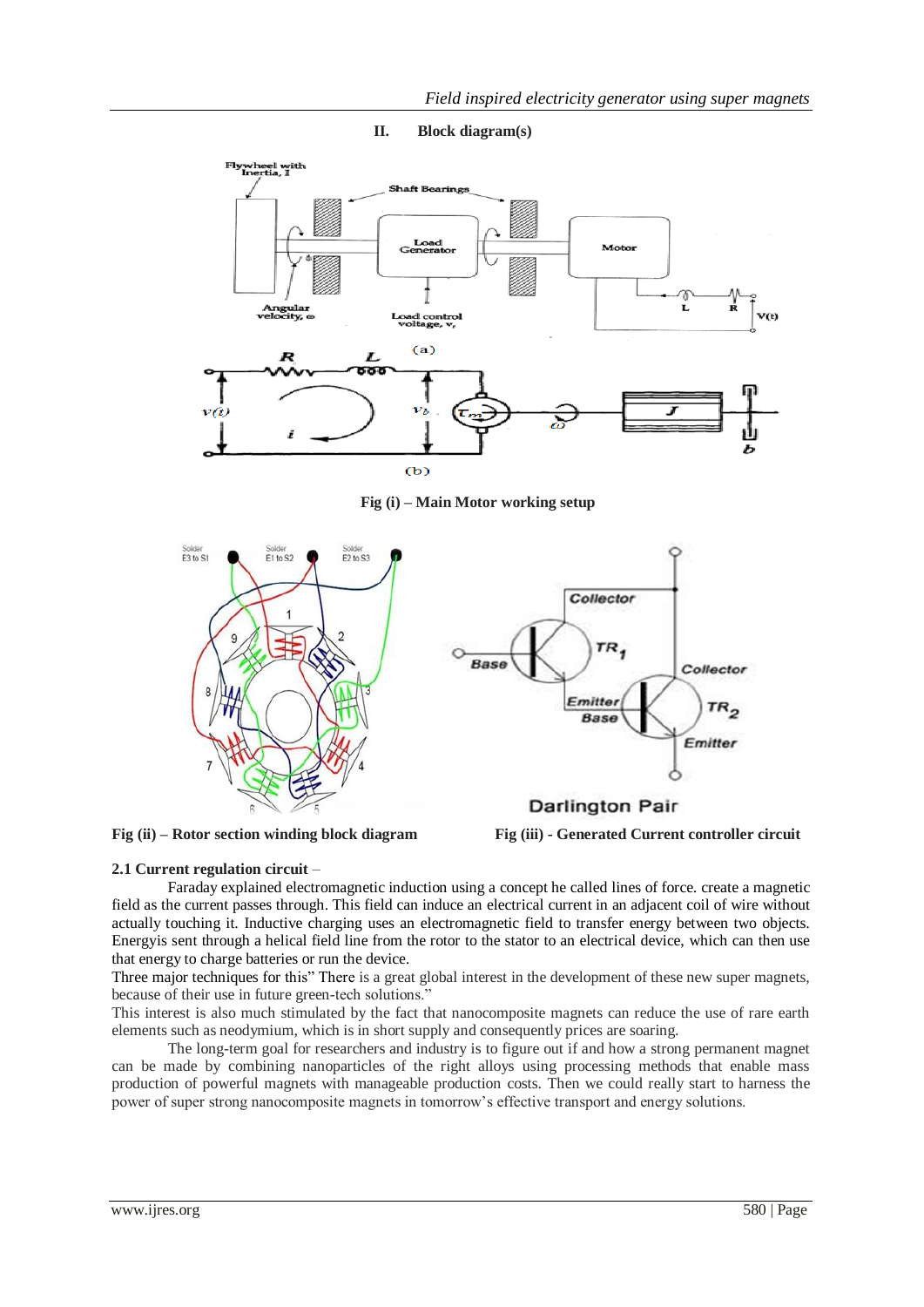### **2.2 Voltage Regulator Circuit**



## **2.3 Total supply unit valuation of the generator**



Unless otherwise stated, commercial efficiency is always understood. Now, commercial efficiency,  $\eta_c = \frac{C}{A} = \frac{\text{output}}{\text{input}} = \frac{\text{input} - \text{losses}}{\text{input}}$ input

|  | Ш. |  | <b>System requirements</b> |
|--|----|--|----------------------------|
|--|----|--|----------------------------|

| <b>COMPONENTS</b>           | <b>QUANTITY</b> | <b>DESCRIPTION</b> |
|-----------------------------|-----------------|--------------------|
| Solar Panel                 |                 | $12 - 17w$         |
| Transformer                 |                 | 9-0-9 step down    |
| <b>Battery</b>              |                 | 1000mah, 9V o/p    |
| <b>Full BridgeRectifier</b> |                 | W10 1000V 1.5A     |
| Transistor                  |                 | 2n2222p            |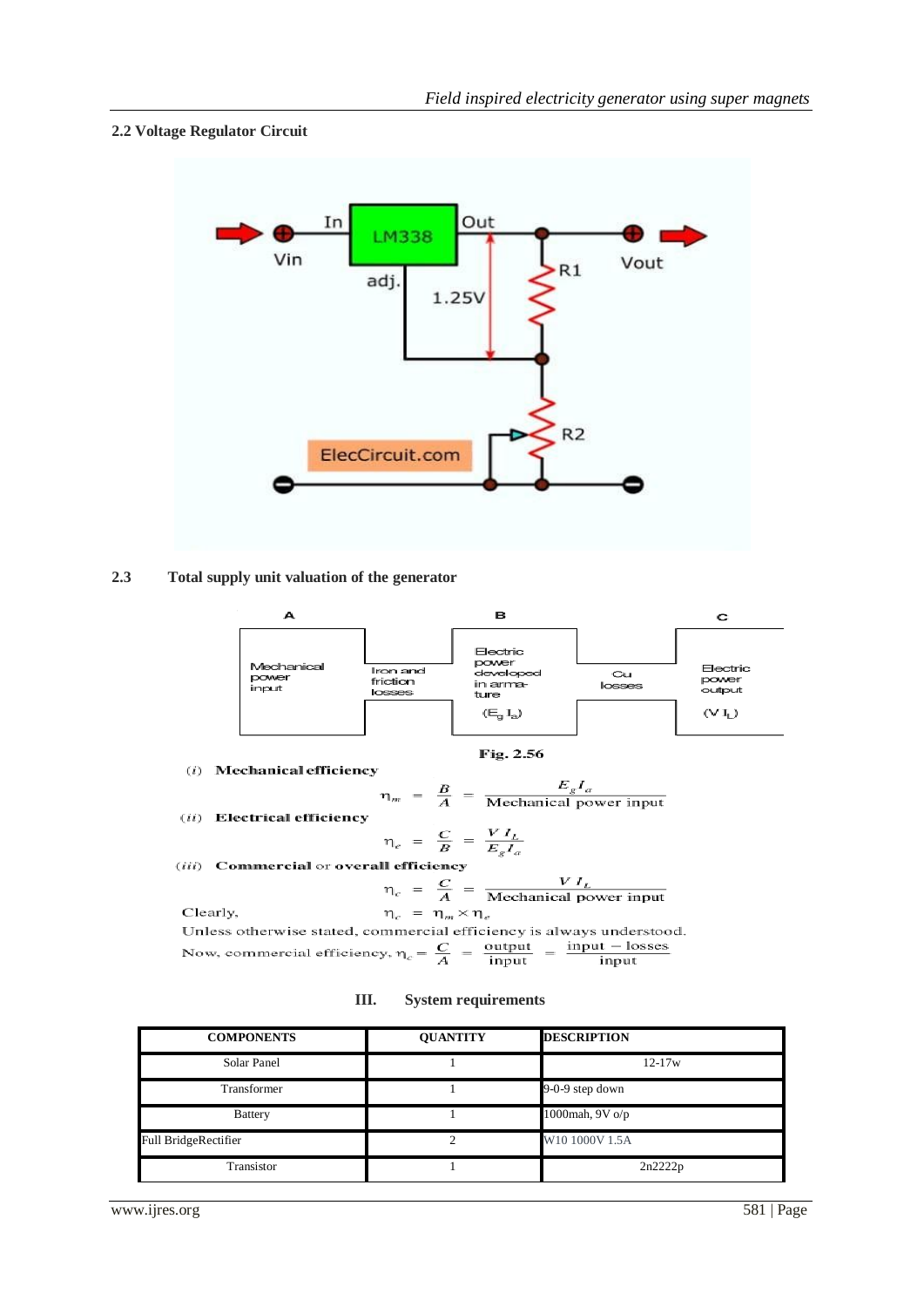*Field inspired electricity generator using super magnets*

| Motor            | 4.67v/1800rpm,<br>$6v/3000$ rpm  |
|------------------|----------------------------------|
| Resistor         | 1K, 5K, 220, 265                 |
| Copper Coil      | 10 Turns, 10 Turns centertapping |
| Regulator switch | 3 pin                            |
| Diode            | 1N4007                           |

### **IV. Conclusion**

The method described here illustrates how permanent magnets alone can be used to produce continuous motion and provide a surplus of mechanical energy that can be used for other purposes such as driving an electric generator.

For many reasons, electromagnetic energy from permanent magnets is a highly practical, clean, and abundant source of energy. Electromagnetic force has been calculated to be 39 orders of magnitude stronger than gravitational force and its intrinsic source is abundant. The amount of energy required to create

permanent magnets is insignificant compared to the amount of electromagnetic energy intrinsically available from them after they are magnetized. Iron, the most common ferromagnetic substance, is the second most abundant metal on Earth The powerful magnets containing neodymium and samarium are not required to generate a practical amount of net mechanical energy using the method described here. Other weaker permanent magnets can be used. The stability (coercivity) and strength (magnetic moment) of permanent magnets today are extremely high. The magnitude of the electromagnetic forces exerted between magnet pairs to generate mechanical energy as described here is below the coercivity value of the magnets. Therefore, the magnets will remain stable under normal operating conditions.

#### **References**

- [1]. Charles Scribner's Sons. Nikola Tesla. Complete Dictionary of Scientific Biography, volume 13. 2008
- [2]. H. Meyer. A history of electricity and magnetism. MIT Press,Cambridge, Mass, 1971.
- [3]. R. Nersesian. Power for the 21st century: a comprehensive guide toconventional and alternative sources. M.E. 2010
- [4]. I. Stewart. Gauss. Scientific American offprints. W.H. Freeman, 1977.
- [5]. T. Gower, J. Barrow-Green, and I. Leader. The Princeton Companion to Mathematics. Princeton University Press, Princeton, NJ, 2009.
- [6]. J. D.Jackson. Classical Electrodynamics.Wiley, 1962.

### **Biographies**

Mentor & Author 1 Prof Achala Jain





Author 2 Mr. Dhirendra Pratap Singh Suryavanshi